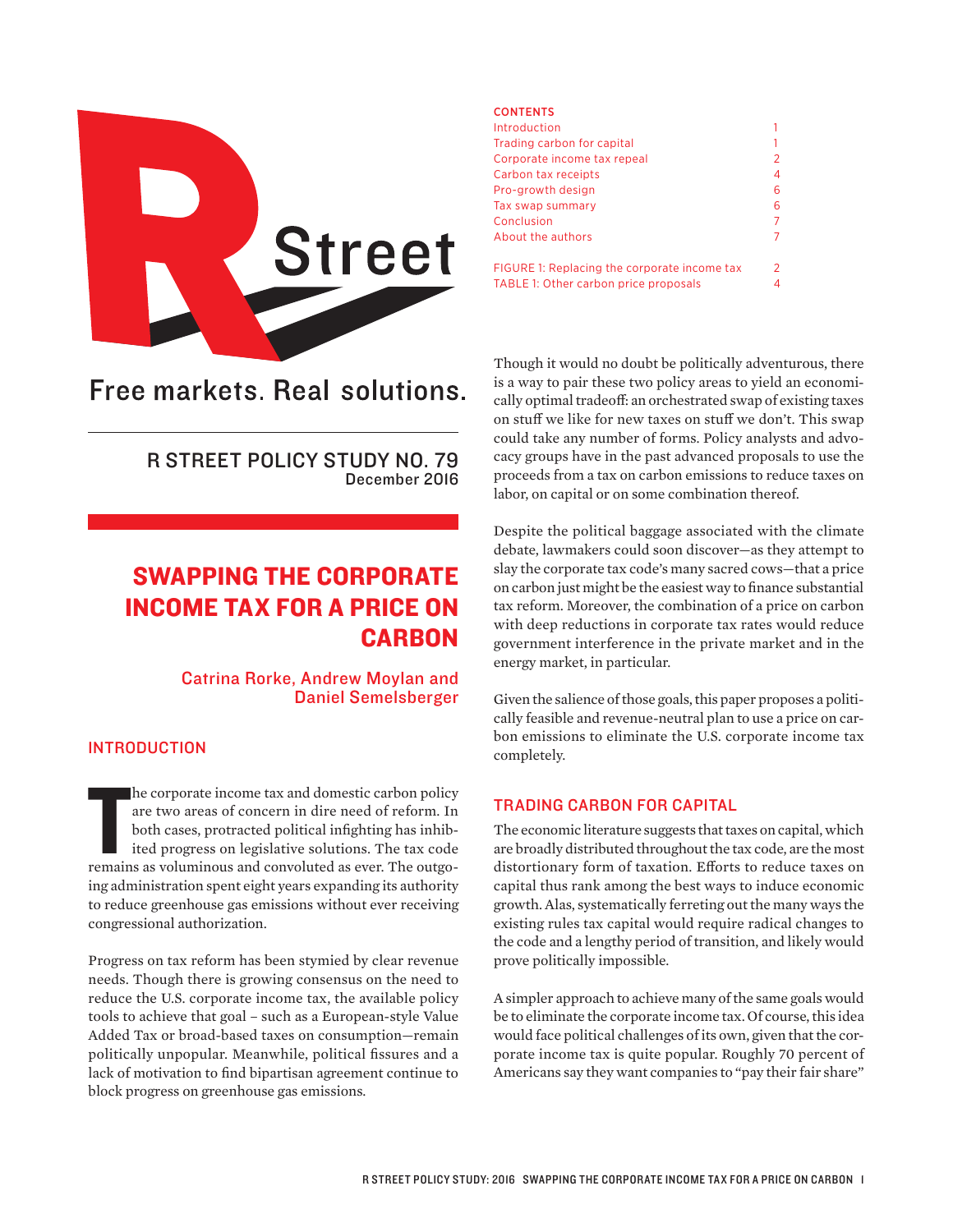#### FIGURE 1: REPLACING THE CORPORATE INCOME TAX



NOTES: 2016 estimates. All figures in billions.

of the tax burden.<sup>1</sup> President Barack Obama marshalled this sentiment earlier this year, when his Treasury Department proposed a set of rules to combat corporate tax inversions, suggesting companies that incorporate abroad are "gaming the system" at the expense of the middle class.<sup>2</sup>

What isn't controversial among tax policy economists is that the corporate income tax is highly distortionary, costing roughly \$140 billion annually in compliance costs. It's also highly inefficient. Though the United States has the highest nominal corporate rate among Organization of Economic Cooperation and Development nations, the corporate tax manages to bring in just 10 to 12 percent of federal tax revenue. Moreover, as demonstrated in a prior R Street policy short, the burden of taxes on corporate income actually falls on a combination of employees, customers and shareholders.3

The good news is that broad bipartisan agreement for corporate tax reform has been building for several years. This appears to be, at least in part, a consequence of mounting evi-

dence that exceedingly high U.S. corporate taxes are pushing jobs, investments and companies themselves overseas. The wave of inversions—in which U.S. companies move their legal domiciles to lower-tax nations—has brought attention to the problem, while the lingering lackluster recovery from the last recession is seen to reflect underinvestment in the domestic workforce.

## CORPORATE INCOME TAX REPEAL

The federal corporate income tax rate is 35 percent. When combined with the average state corporate tax rate, the total rises to 39 percent. Not only is that the highest rate among OECD members, but it's the third-highest globally, behind only Chad and the United Arab Emirates. In recent years, there have been calls to reduce the corporate income tax by 10 to 15 percentage points, most of which would be financed by eliminating a range of tax breaks and closing tax-avoidance loopholes. After exhaustive hearings, working groups and exchanges with the public, former House Ways and Means Chairman Dave Camp, R-Mich., in late 2014 delivered a tax reform proposal that would reduce the statutory corporate income tax rate to 25 percent.<sup>4</sup> The American Enterprise Institute and the Tax Policy Center have separately proposed a path to achieve a 15 percent statutory rate.<sup>5</sup>

We believe the corporate income tax could be eliminated completely with a combination of self-financing and new revenues collected from a fee on carbon emissions.

A full analysis of the revenue impact of eliminating the corporate income tax would require sophisticated modeling, beyond the scope of this paper, to capture myriad behavioral effects. It is nonetheless possible to generate a rough estimate deploying only simple math and available government data.

One such estimate comes from the center-left economist Dean Baker, co-founder and co-director of the left-leaning Center for Economic and Policy Research.6 In a 2014 exchange with fellow center-left economist Jared Bernstein, Baker walked through the math of eliminating the corporate income tax entirely. Hardly a blinkered supply-sider, Baker made conservative assumptions about the feedback effects that would reduce the revenue lost to the federal government should it abolish the corporate income tax.

<sup>1.</sup> John W. Schoen, "Do companies pay 'fair share'? Depends whom you ask," CNBC, Sept. 22, 2014. [http://www.cnbc.com/2014/09/21/axes-do-companies-pay- their-fair](http://www.cnbc.com/2014/09/21/axes-do-companies-pay-%20their-fair-share-of-taxes-depends-how-you-ask.html)[share-of-taxes-depends-how-you-ask.html](http://www.cnbc.com/2014/09/21/axes-do-companies-pay-%20their-fair-share-of-taxes-depends-how-you-ask.html)

<sup>2.</sup> Hamilah Abdullah and the Associated Press, "Obama: Offshore Tax Schemes, Havens Are 'Gaming the System," NBC News, April 5, 2016. [http://www.nbcnews.](http://www.nbcnews.com/storyline/panama-papers/treasury-looks-companies-lowering-tax-rates-moving-abroad-n550936) [com/storyline/panama-papers/treasury-looks-companies-lowering-tax-rates-mov](http://www.nbcnews.com/storyline/panama-papers/treasury-looks-companies-lowering-tax-rates-moving-abroad-n550936)[ing-abroad-n550936](http://www.nbcnews.com/storyline/panama-papers/treasury-looks-companies-lowering-tax-rates-moving-abroad-n550936)

<sup>3.</sup> Andrew Moylan, "Corporate Income Tax: More trouble than it's worth," R Street Institute, September 2016. [http://www.rstreet.org/policy-study/corporate-income](http://www.rstreet.org/policy-study/corporate-income-tax-more-trouble-than-its-worth)[tax-more-trouble-than-its-worth](http://www.rstreet.org/policy-study/corporate-income-tax-more-trouble-than-its-worth)

<sup>4.</sup> Rep. David Camp, "The Tax Reform Act of 2014," House Ways and Means Committee, Dec. 11, 2014. [http://waysandmeans.house.gov/UploadedFiles/Tax\\_Reform\\_Exec](http://waysandmeans.house.gov/UploadedFiles/Tax_Reform_Executive_Summary.pdf)[utive\\_Summary.pdf](http://waysandmeans.house.gov/UploadedFiles/Tax_Reform_Executive_Summary.pdf)

<sup>5.</sup> Eric Toder and Alan Viard, "A proposal to reform the taxation of corporate income," American Enterprise Institute and the Tax Policy Center, June 17, 2016. [https://www.](https://www.aei.org/publication/a-proposal-to-reform-the-taxation-of-corporate-income) [aei.org/publication/a-proposal-to-reform-the-taxation-of-corporate-income](https://www.aei.org/publication/a-proposal-to-reform-the-taxation-of-corporate-income)

<sup>6.</sup> Dean Baker, "Subverting the Inversions: More Thoughts on Ending the Corporate Income Tax," Center for Economic Policy Research, Aug. 26, 2014. [http://cepr.net/](http://cepr.net/blogs/beat-the-press/subverting-the-inversions-more-thoughts-on-ending-the-corporate-tax) [blogs/beat-the-press/subverting-the-inversions-more-thoughts-on-ending-the](http://cepr.net/blogs/beat-the-press/subverting-the-inversions-more-thoughts-on-ending-the-corporate-tax)[corporate-tax](http://cepr.net/blogs/beat-the-press/subverting-the-inversions-more-thoughts-on-ending-the-corporate-tax)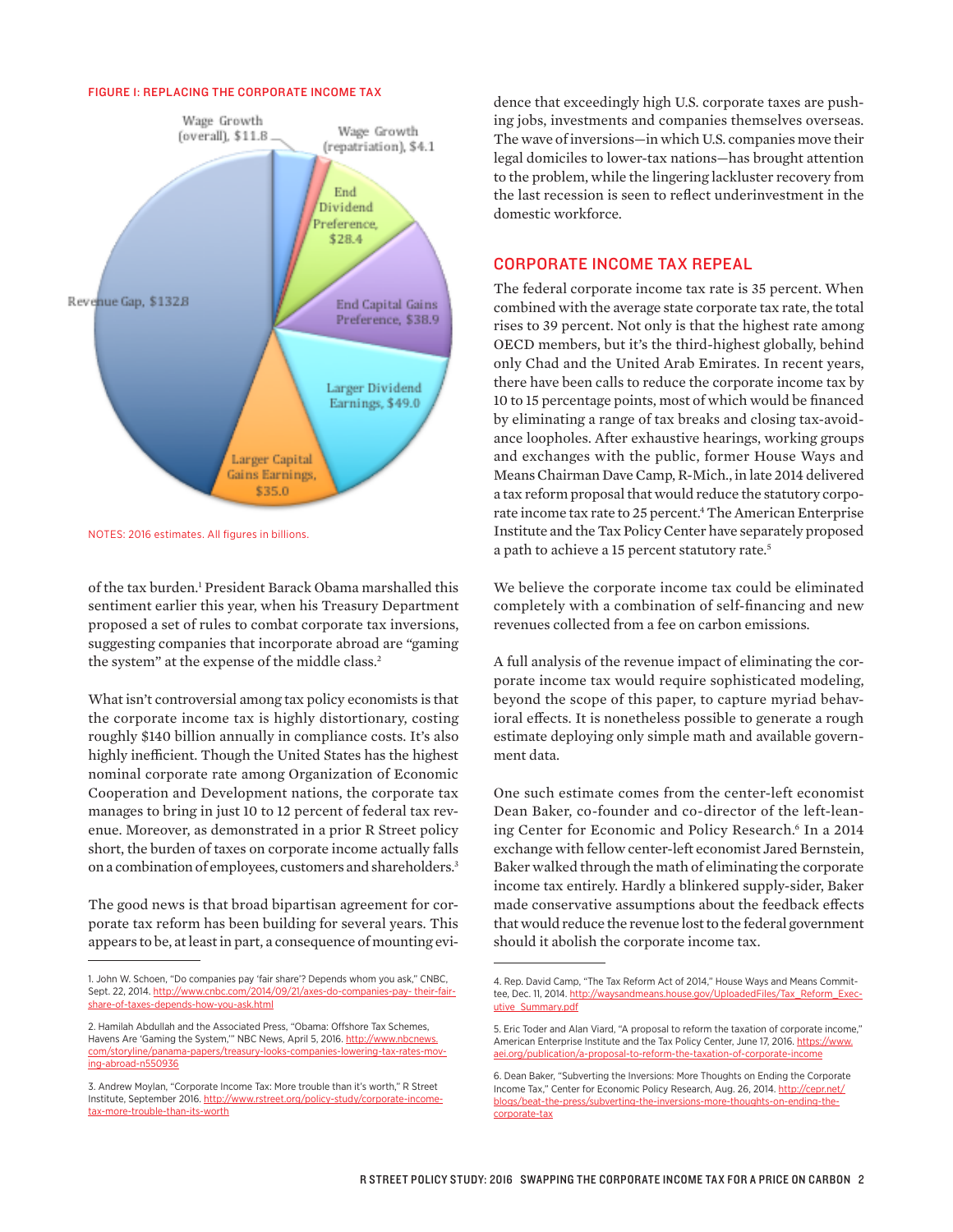Some portion of the untaxed corporate income would be realized by workers in the form of higher wages, which thus would be taxed as personal income. Another portion would be realized by shareholders in the form of dividends or capital gains, which also would be taxed. When it comes to what economists call the "incidence" of the corporate income tax—that is, which parties bear its burden—a 2007 review by the U.S. Treasury Department finds that labor bears 73 percent of the corporate tax through depressed wages.7A 1998 survey of public finance economists suggested labor's share may be closer to 60 percent.8

Our estimate builds on Baker's approach, which we consider a careful, if cursory, analysis that yields modest results. Baker uses the Tax Policy Center's estimate that labor bears just 20 percent of the incidence of the corporate income tax. We use the somewhat higher, but still very conservative, estimate of 30 percent. Given the Congressional Budget Office's projection that 2016 corporate income tax receipts are about \$300 billion,<sup>9</sup> eliminating the tax would mean an additional \$90 billion would flow to workers through higher wages. Roughly \$11.8 billion of that total would then flow back to the government through the personal income tax.<sup>10</sup>

Baker's analysis assumes that, should the corporate income tax be abolished, the tax code's current preferential treatment of capital gains and dividend income also would end, with rates on both made to match ordinary income tax rates. This would make sense, as a major reason for preferential rates on capital gains and dividends is to offset the doubletaxation inherent in the corporate income tax. Rather than model the impacts exhaustively, Baker makes the simple assumption that ending preferential rates would cause dividend taxes to rise 10 percentage points and capital gains taxes to rise 5 percentage points. This simplification inevitably misses some movement, but it likely understates the revenue impact.

The Internal Revenue Service reported \$254.7 billion in taxable dividend income in 2014,<sup>11</sup> which suggests raising the tax rate on dividends by 10 percentage points would bring

in an additional \$25.5 billion. Combining the capital gains reported to the IRS on Form 1040 and the net of gains and losses reported on Schedule D produces a total of \$698.6 billion of capital gains in 2014.12 Raising the tax applied to that base by an additional 5 percentage points would net \$34.9 billion in additional tax receipts.

We then updated that additional \$60.4 billion of taxes on 2014 dividends and capital gains to account for nominal gross domestic product growth between 2014 and 2016. Making adjustments based on GDP growth from the third quarter of 2014 to the third quarter of 2016,<sup>13</sup> we project that eliminating the preferential rate on capital gains and dividends would net \$67.3 billion in additional tax receipts from feedback effects in 2016.

This \$67.3 billion figure does not account for any additional dividend payments or capital gains distributions that would come about because companies no longer have to pay the corporate income tax. Baker assumes that half of all corporate profits are paid out in dividends, which is actually somewhat lower than the historical average. At a 30 percent average rate, this would represent an additional \$49 billion in tax revenues from dividends.<sup>14</sup> Assuming that corporate profits increase by 25 percent, it would correspond to an additional \$35 billion in federal receipts from capital gains taxes.

The sum total of these back-of-the-envelope calculations is that feedback effects from eliminating the corporate income tax, in concert with ending capital gains and dividend tax preferences, would return \$163.1 billion of tax receipts to federal coffers. In other words, even before one engages in more sophisticated modeling of behavioral effects, corporate income tax repeal would be significantly self-financing. More than half the projected revenue loss associated with ending the corporate income tax would be recouped through other taxes.

One impact that Baker does not explore is the potential for significant repatriation of corporate profits held offshore. The excessively high corporate income tax rate presents a substantial barrier to repatriating income, leading U.S. firms

<sup>7.</sup> William M. Gentry, "A Review of the Evidence on the Incidence of the Corporate Income Tax," U.S. Department of the Treasury Office of Tax Analysis, December 2007. [https://www.treasury.gov/resource-center/tax-policy/tax-analysis/Documents/](https://www.treasury.gov/resource-center/tax-policy/tax-analysis/Documents/WP-101.pdf) [WP-101.pdf](https://www.treasury.gov/resource-center/tax-policy/tax-analysis/Documents/WP-101.pdf)

<sup>8.</sup> Robert Carroll, "The Corporate Income Tax and Workers' Wages: New Evidence from the 50 States," Tax Foundation, August 2009. [http://taxfoundation.org/sites/](http://taxfoundation.org/sites/taxfoundation.org/files/docs/sr169.pdf) [taxfoundation.org/files/docs/sr169.pdf](http://taxfoundation.org/sites/taxfoundation.org/files/docs/sr169.pdf)

<sup>9.</sup> Congressional Budget Office, "An Update to the Budget and Economic Outlook: 2016 to 2026," Table 1-1, August 2016. [https://www.cbo.gov/sites/default/files/114th](https://www.cbo.gov/sites/default/files/114th-congress-2015-2016/reports/51908-2016outlookupdateonecol-2.pdf)[congress-2015-2016/reports/51908-2016outlookupdateonecol-2.pdf](https://www.cbo.gov/sites/default/files/114th-congress-2015-2016/reports/51908-2016outlookupdateonecol-2.pdf)

<sup>10.</sup> We derive the estimated individual income tax rate of 13.1 percent from: [http://](http://taxfoundation.org/article/summary-latest-federal-income-tax-data-0) taxfoundation.org/article/summary-latest-federal-income

<sup>11.</sup> Internal Revenue Service, "Table 1.4. All Returns: Sources of Income, Adjustments, and Tax Items, by Size of Adjusted Gross Income, Tax Year 2014 (Filing Year 2015)," Statistics of Income Division, Publication 1304, August 2016. [https://www.irs.gov/](https://www.irs.gov/pub/irs-soi/14in14ar.xls) [pub/irs-soi/14in14ar.xls](https://www.irs.gov/pub/irs-soi/14in14ar.xls)

<sup>12.</sup> Note that Baker's analysis seems to include an error that overstates capital gains distributions significantly. In order to perform a more accurate, and also more modest, analysis we refer to the IRS Statistics of Income Data to capture the small amount of capital gains that flow directly to Form 1040, plus the net of gains minus losses from Schedule D. In the IRS data sheet specifically, this is cell Y9 + (cell AA9 – cell AC9). <https://www.irs.gov/pub/irs-soi/12in14ar.xls>

<sup>13.</sup> U.S. Bureau of Economic Analysis, "Current-Dollar and 'Real' Gross Domestic Product," Nov. 29, 2016.<http://www.bea.gov/national/xls/gdplev.xls>

<sup>14.</sup> Assuming half of all profits are paid out in dividends is a bit less than the historic average. As of 2015, the U.S. had a 28.6 dividend tax rate and that number has more or less held constant through 2016. See Kyle Pomerleau, "The Tax Burden on Personal Dividend Income across the OECD 2015," Tax Foundation, June 25, 2015. [http://tax](http://taxfoundation.org/article/tax-burden-personal-dividend-income-across-oecd-2015)[foundation.org/article/tax-burden-personal-dividend-income-across-oecd-2015](http://taxfoundation.org/article/tax-burden-personal-dividend-income-across-oecd-2015); see also: Organisation for Economic Co-operation and Development, "OECD Tax Database: Corporate and Capital Income Taxes," accessed December 2016. http://www. oecd.org/tax/tax-policy/tax-database.htm#C\_CorporateCaptial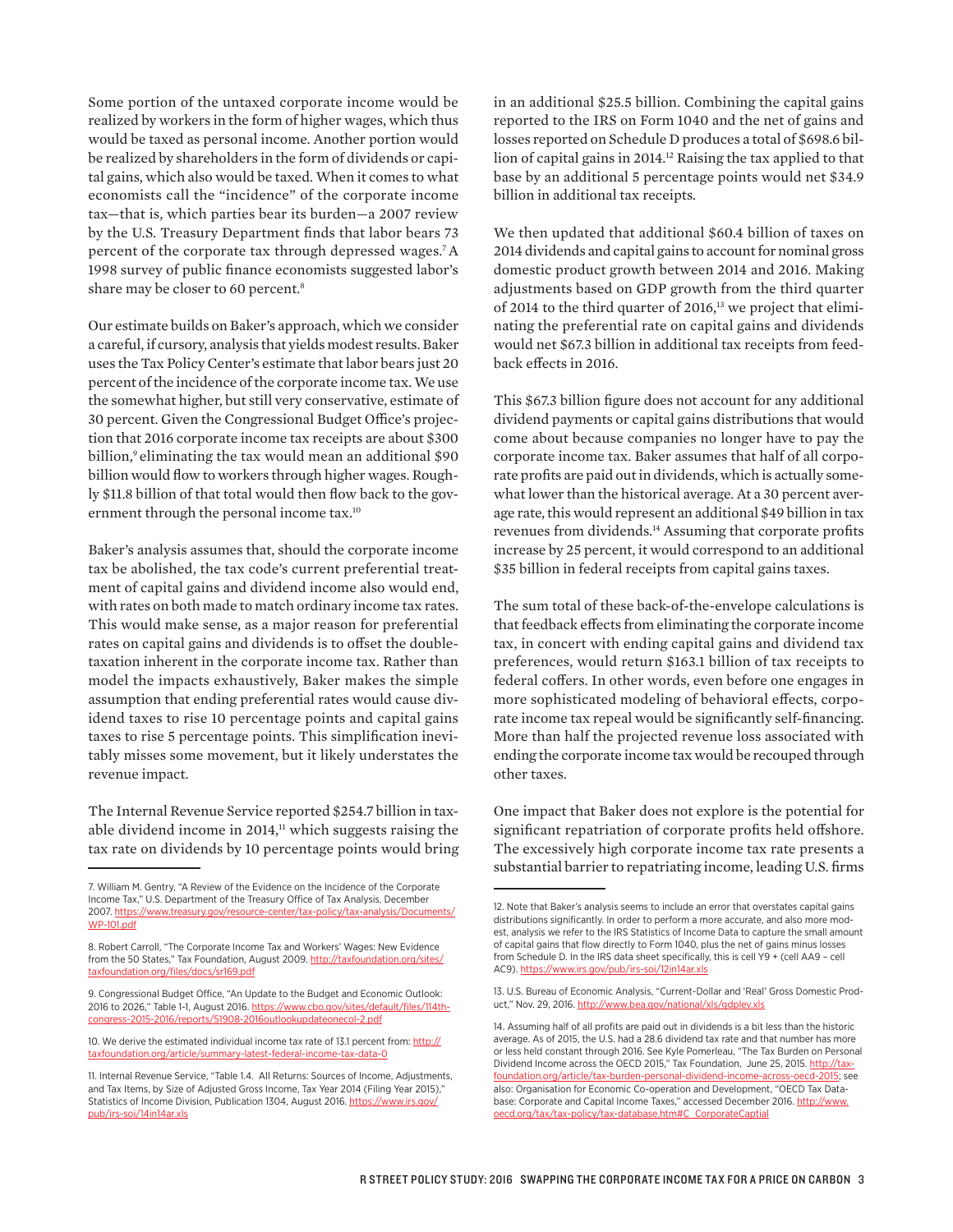to hold trillions of dollars offshore. Eliminating the corporate income tax would eliminate that barrier, encouraging companies to bring back billions to pay to shareholders and to invest in labor and capital growth.

The latest IRS data estimates U.S.-controlled foreign corporate earnings at \$1.053 trillion, before income taxes.<sup>15</sup> Estimating that a modest additional 10 percent of those earnings would be repatriated each year, an additional \$105.3 billion would be injected into the economy annually. Estimating again that 30 percent of that total would flow to higher wages, which would be subject to average effective income tax rates, repatriation effects would bring in an additional \$4.1 billion in annual income tax revenue. This total excludes any one-time effects and or more complicated calculations of flows to investment income.

In total, we have identified at least \$167.2 billion that we believe would flow back to the Treasury if the corporate income tax were eliminated. In reality, the total is probably significantly higher, given that a 0 percent corporate income tax would encourage and attract investment.

To be sure, there also would be significant one-time effects. An obvious analogue can be found in the 2004 "corporate tax holiday" that Congress enacted to induce repatriation, applying a tax rate of just 5.25 percent to corporate profits returned from offshore. The IRS has estimated that \$362 billion were repatriated, or roughly 45 percent of the total \$804 billion in profits held overseas.<sup>16</sup>

One assumes an even larger sum would be repatriated should the corporate income tax be abolished altogether, but for purposes of our analysis, we use the 45 percent figure. The most commonly cited estimate of current offshore holdings is \$2.1 trillion.<sup>17</sup> If 45 percent of those holdings, or \$954 billion, were reinvested in the United States, we anticipate 30 percent of that total, or \$283.5 billion, would flow to increased wages. At the average effective income tax rate, this would represent a one-time influx of \$37.2 billion in revenues from the individual income tax, in addition to the \$167.2 billion already identified. We do not include this one-time effect in our estimate of annual feedback effects.

Modeling by the official U.S. tax and budget agencies assumes a 10-year window. Projecting precise figures for a decade of tax receipts would require a more sophisticated approach than we employ here. For our back-of-the-envelope calculation, we instead assume that the percentage of corporate income tax revenues replaced by this combination of taxes on higher wages, capital gains and dividends in a single year would remain relatively stable over a decade.

Our estimate is that roughly 55.7 percent of 2016 corporate income tax revenue would return to the Treasury through other sources. Given that CBO projects average annual corporate income tax receipts over the next decade to be \$376.1 billion, our analysis suggests more than \$209.5 billion of that would be replaced each year by these self-financing feedback effects.18 The resulting annual gap of \$166.6 billion in foregone tax receipts is much smaller than a cursory glance at the prospect of eliminating the corporate income tax might suggest.

| <b>Authors</b>                             | Initial price<br>per-ton | Rate of increase<br>(above inflation) | Approximate<br>10-year<br>revenues (\$B) |
|--------------------------------------------|--------------------------|---------------------------------------|------------------------------------------|
| Goulder and Hafstead                       | \$10                     | 5.0%                                  | 660                                      |
| McKibbin, Morris,<br>Wilcoxen              | \$15                     | 4.0%                                  | 1,000                                    |
| Morris                                     | \$16                     | 4.0%                                  | 1.100                                    |
| <b>Congressional Budget</b><br>Office      | \$20                     | 5.6%                                  | 1,200                                    |
| Massachusetts Insti-<br>tute of Technology | \$20                     | 5.6%                                  | 1,300                                    |
| Center for American<br>Progress            | \$45                     | 2.0%                                  | 2,200                                    |
| Citizens Climate<br>Lobby                  | \$10                     | \$10                                  | 2,500                                    |

#### FIGURE 2: OTHER CARBON PRICE PROPOSALS

## CARBON TAX RECEIPTS

To be optimally efficient, a carbon tax would raise revenues equal to the marginal damage caused by carbon emissions. Unfortunately, determining the value of that marginal damage is complicated by a number of uncertainties. These include open questions about climate science, economic responses, global emissions trends and the relative portion

<sup>15.</sup> Internal Revenue Service, "Table 1. U.S. Corporations and Their Controlled Foreign Corporations: Number, Assets, Receipts, Earnings, Taxes, Distributions, Subpart F Income, and Related Party Transactions, by Industrial Sector and Selected Industrial Subsector of Controlled Foreign Corporation, Tax Year 2012," Statistics of Income Division, September 2015.<https://www.irs.gov/pub/irs-soi/12it01cfr.xls>

<sup>16.</sup> Melissa Redmiles, "The One-Time Received Dividend Deduction," *Statistics of Income Bulletin*, Spring 2008.<https://www.irs.gov/pub/irs-soi/08codivdeductbul.pdf>

<sup>17.</sup> President Obama's February 2015 budget puts offshore holdings at \$1.7 trillion, see Paul Lewis, "Obama will propose mandatory tax on US companies' earnings held overseas," *The Guardian*, Feb. 1, 2015. [http://www.theguardian.com/us-news/2015/](http://www.theguardian.com/us-news/2015/feb/01/obama-budget-tax-big-corporation-overseas-earnings) [feb/01/obama-budget-tax-big-corporation-overseas-earnings;](http://www.theguardian.com/us-news/2015/feb/01/obama-budget-tax-big-corporation-overseas-earnings) Citizens for Tax Justice estimates it at \$2.5 trillion, see Richard Phillips, Matt Gardner, Kayla Kitson, Alexandria Robins and Michelle Surka, "Offshore Shell Games 2016: The Use of Offshore Tax Havens by Fortune 500 Companies," Citizens for Tax Justice, Institute on Taxation and Economic Policy and U.S. PIRG Education Fund, October 2016. http://ctj.org/ ctjreports/2016/10/offshore\_shell\_games\_2016.php#.WEBzV-YrJhE); A recent New York Times article cited a figure more than \$2 trillion, see Jeff Sommer, "A Stranded \$2 Trillion Overseas Stash Gets Closer to Coming Home," New York Times, Nov. 4, 2016. [http://www.nytimes.com/2016/11/06/your-money/strategies-corporate-cash](http://www.nytimes.com/2016/11/06/your-money/strategies-corporate-cash-repatriation-bipartisan-consensuss.html?_r=0)[repatriation-bipartisan-consensuss.html?\\_r=0](http://www.nytimes.com/2016/11/06/your-money/strategies-corporate-cash-repatriation-bipartisan-consensuss.html?_r=0)

<sup>18.</sup> Congressional Budget Office, "An Update to the Budget and Economic Outlook: 2016 to 2026," August 2016. [https://www.cbo.gov/sites/default/files/114th-con](https://www.cbo.gov/sites/default/files/114th-congress-2015-2016/reports/51908-2016outlookupdateonecol-2.pdf)[gress-2015-2016/reports/51908-2016outlookupdateonecol-2.pdf](https://www.cbo.gov/sites/default/files/114th-congress-2015-2016/reports/51908-2016outlookupdateonecol-2.pdf)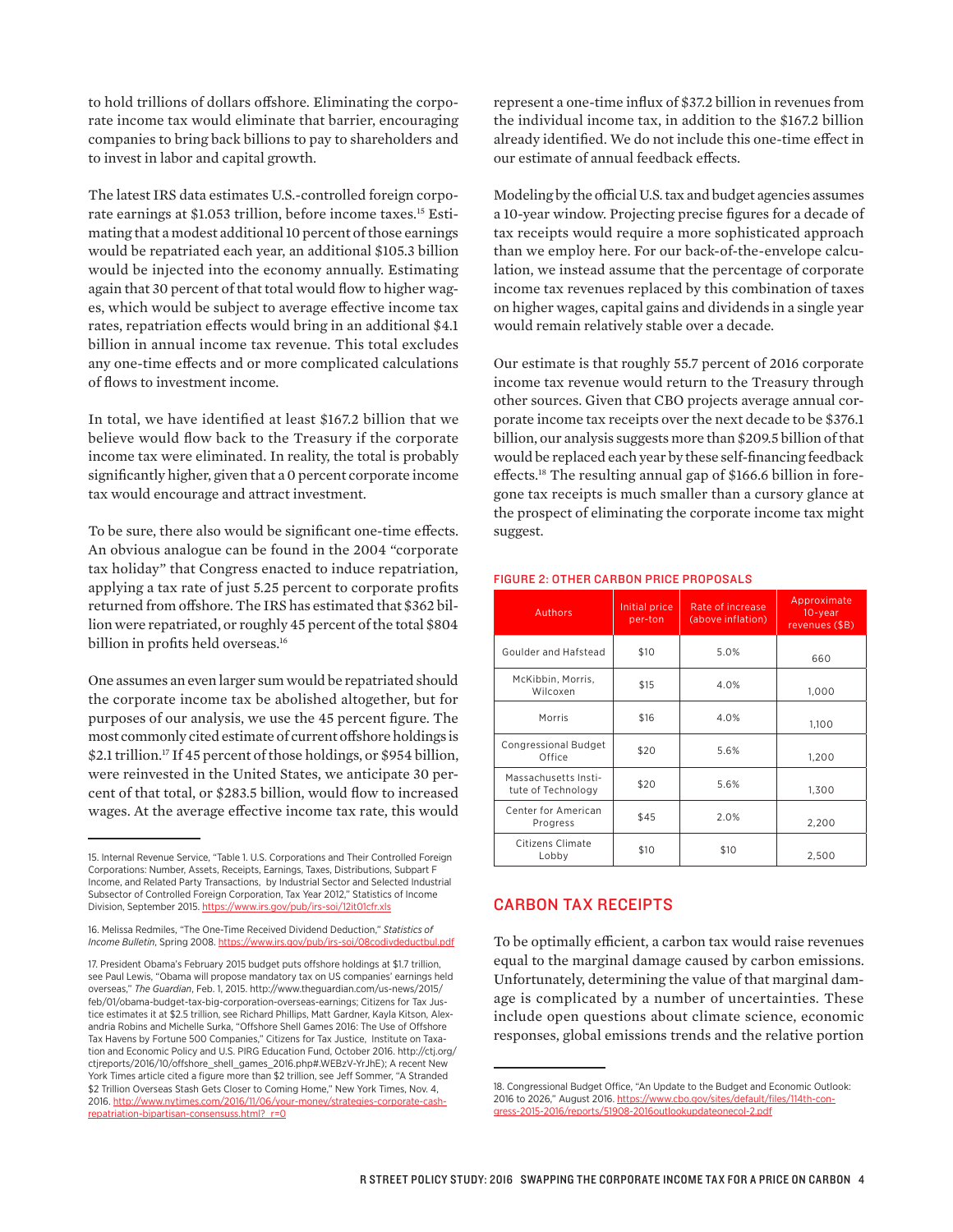of global climate damages or benefits attributable solely to the United States. We also have only a limited understanding of the appropriate discount rate to determine the current value of avoided climate harm; it is an entirely subjective determination.

An alternative approach would be to embrace the political nature of carbon cost estimates and simply set carbon prices at rates sufficient to accomplish significant policy change. In this case, we suggest that the carbon price be set to fill the roughly \$1.66 trillion expected 10-year revenue gap from eliminating the corporate income tax, after accounting for feedback effects.

Carbon tax proposals to date have offered a range of potential revenue estimates. What these proposals have in common is an upstream incidence for a price on carbon, enabling administratively simple tax collection with minimal tax avoidance. This allows the price on carbon to address the 78 percent of domestic greenhouse gas emissions attributable to energy usage and create a higher degree of confidence in the revenue projections for the tax. These proposals also establish a price signal that begins at a relatively low level and rises over time at a rate greater than inflation. The shape of this cost curve enables predictability in out-year prices, but also establishes a clear signal for investors and innovators about when in the future certain technologies will be more or less competitive.

Some proposals offer revenue estimates that fall short of our stated gap. A 2012 proposal from Warwick McKibbin, Adele Morris and Peter Wilcoxen of the Brookings Institution identified a carbon price of \$15 per ton of carbon dioxide, rising at 4 percent above inflation, which raises less than \$1.7 trillion over 15 years.<sup>19</sup> Lawrence Goulder and Marc Hafstead of Resources for the Future proposed a price of \$10 per ton at the outset, rising at 5 percent above inflation. That proposal would take nearly 40 years to reach \$151 billion in annual revenue,<sup>20</sup> far short of our target of \$166 billion annually over the first 10 years.

Others come quite close. The March 2011 Congressional Budget Office "Reducing the Deficit" report identified a number of potential revenue options, including a carbon price. The CBO proposal was for a price of \$20 per ton, rising at 5.6 percent over inflation and collecting \$1.2 trillion over the 10-year scoring window. It should be noted that this analysis was for a carbon auction under a cap-and-trade scenario,

not for a direct price on carbon, as we propose. However, the analysis is illustrative in that it gave the revenue projections a 25 percent "haircut" as a rough estimate for a smaller base of income and payroll taxes.<sup>21</sup>

A 2012 Massachusetts Institute of Technology study based on CBO's numbers suggested that integrating accurate estimates of inflation could increase the 10-year revenue estimate to about \$1.3 trillion.<sup>22</sup> Another proposal from Adele Morris with a price starting at \$16 per ton of carbon dioxide and rising at 4 percent above inflation would net about \$1.1 trillion in 10-year revenue.<sup>23</sup> Significantly, her proposal also suggested trimming the corporate rate from 39 to 28 percent.

Other proposals would raise more revenue than needed to fill this gap. Citizens Climate Lobby, a national grassroots advocacy organization, advocates a carbon tax proposal that would begin at \$10 per ton of carbon dioxide and rise at a flat \$10 per year above inflation. This proposal would raise more than \$2.5 trillion over the 10 year scoring window. <sup>24</sup> The Center for American Progress generated revenue estimates for the American Opportunity Carbon Fee Act of 2015, sponsored by Sen. Sheldon Whitehouse, D-R.I. Starting at \$45 per ton and rising at 2 percent above inflation, this proposal would take in about \$2.2 trillion over 10 years.<sup>25</sup> By our calculations, these proposals would raise amounts that allow for significant tax reductions even beyond elimination of the corporate income tax.

Taken together, it is clear that the design of the price matters quite significantly. A relatively low price rising quickly and a relatively high price rising slowly can generate similar revenue estimates. Based on prior estimates, it appears reasonable to suggest a carbon price of roughly \$25 per ton, rising at a relatively modest level of about 5 percent above inflation, could be designed to offset the estimated roughly \$166 billion

<sup>19.</sup> Warwick J. McKibbin, Adele C. Morris, Peter J. Wilcoxen and Yiyong Cai, "The Potential Role of a Carbon Tax in U.S. Fiscal Reform," Brookings Climate and Energy Economics Project, July 2012. [https://www.brookings.edu/wp-content/](https://www.brookings.edu/wp-content/uploads/2016/06/carbon-tax-mckibbin-morris-wilcoxen.pdf) /2016/06/carbon-tax-mckibbin-morris-wilcoxen.pdf

<sup>20.</sup> Lawrence H. Goulder and Marc A. C. Hafstead, "Tax Reform and Environmental Policy," Resources for the Future, October 2013. [http://www.rff.org/files/sharepoint/](http://www.rff.org/files/sharepoint/WorkImages/Download/RFF-DP-13-31.pdf) [WorkImages/Download/RFF-DP-13-31.pdf](http://www.rff.org/files/sharepoint/WorkImages/Download/RFF-DP-13-31.pdf)

<sup>21.</sup> Congressional Budget Office, "Reducing the Deficit: Spending and Revenue Options," March 2011. [https://www.cbo.gov/sites/default/files/112th-con](https://www.cbo.gov/sites/default/files/112th-congress-2011-2012/reports/03-10-reducingthedeficit.pdf)[gress-2011-2012/reports/03-10-reducingthedeficit.pdf](https://www.cbo.gov/sites/default/files/112th-congress-2011-2012/reports/03-10-reducingthedeficit.pdf)

<sup>22.</sup> Sebastian Rausch and John Reilly, "Carbon Tax Revenue and the Budget Deficit: A Win-Win-Win Solution?," MIT Joint Program on the Science and Policy of Global Change, August 2012. [http://globalchange.mit.edu/files/document/MITJPSPGC\\_](http://globalchange.mit.edu/files/document/MITJPSPGC_Rpt228.pdf) [Rpt228.pdf](http://globalchange.mit.edu/files/document/MITJPSPGC_Rpt228.pdf)

<sup>23.</sup> Adele C. Morris, "The Many Benefits of a Carbon Tax," proposal 11 in The Hamilton Project's 15 Ways to Rethink the Federal Budget, February 2013. [http://www.hamil](http://www.hamiltonproject.org/assets/legacy/files/downloads_and_links/THP_15WaysFedBudget_Prop11.pdf)[tonproject.org/assets/legacy/files/downloads\\_and\\_links/THP\\_15WaysFedBudget\\_](http://www.hamiltonproject.org/assets/legacy/files/downloads_and_links/THP_15WaysFedBudget_Prop11.pdf) [Prop11.pdf](http://www.hamiltonproject.org/assets/legacy/files/downloads_and_links/THP_15WaysFedBudget_Prop11.pdf)

<sup>24.</sup> Regional Economic Models Inc. and Synapse Energy Economics Inc., "The Economic, Climate, Fiscal, Power, and Demographic Impact of a National Fee-andDividend Carbon Tax," prepared for Citizens Climate Lobby, June 2014. [https://www.](https://www.dropbox.com/s/22lrokkdaf4a8fh/The-Economic-Climate-Fiscal-Power-and-Demographic-Impact-of-a-National-Fee-and-Dividend-Carbon-Tax-6.9.14.pdf?dl=0) [dropbox.com/s/22lrokkdaf4a8fh/The-Economic-Climate-Fiscal-Power-and-Demo](https://www.dropbox.com/s/22lrokkdaf4a8fh/The-Economic-Climate-Fiscal-Power-and-Demographic-Impact-of-a-National-Fee-and-Dividend-Carbon-Tax-6.9.14.pdf?dl=0)[graphic-Impact-of-a-National-Fee-and-Dividend-Carbon-Tax-6.9.14.pdf?dl=0](https://www.dropbox.com/s/22lrokkdaf4a8fh/The-Economic-Climate-Fiscal-Power-and-Demographic-Impact-of-a-National-Fee-and-Dividend-Carbon-Tax-6.9.14.pdf?dl=0)

<sup>25.</sup> Greg Dotson and Ben Bovarnick, "Carbon Pricing in a Fiscal Context," Center for American Progress, June 2016. [https://cdn.americanprogress.org/wp-content/](https://cdn.americanprogress.org/wp-content/uploads/2016/06/28144132/CarbonPriceFiscal-brief.pdf) [uploads/2016/06/28144132/CarbonPriceFiscal-brief.pdf](https://cdn.americanprogress.org/wp-content/uploads/2016/06/28144132/CarbonPriceFiscal-brief.pdf)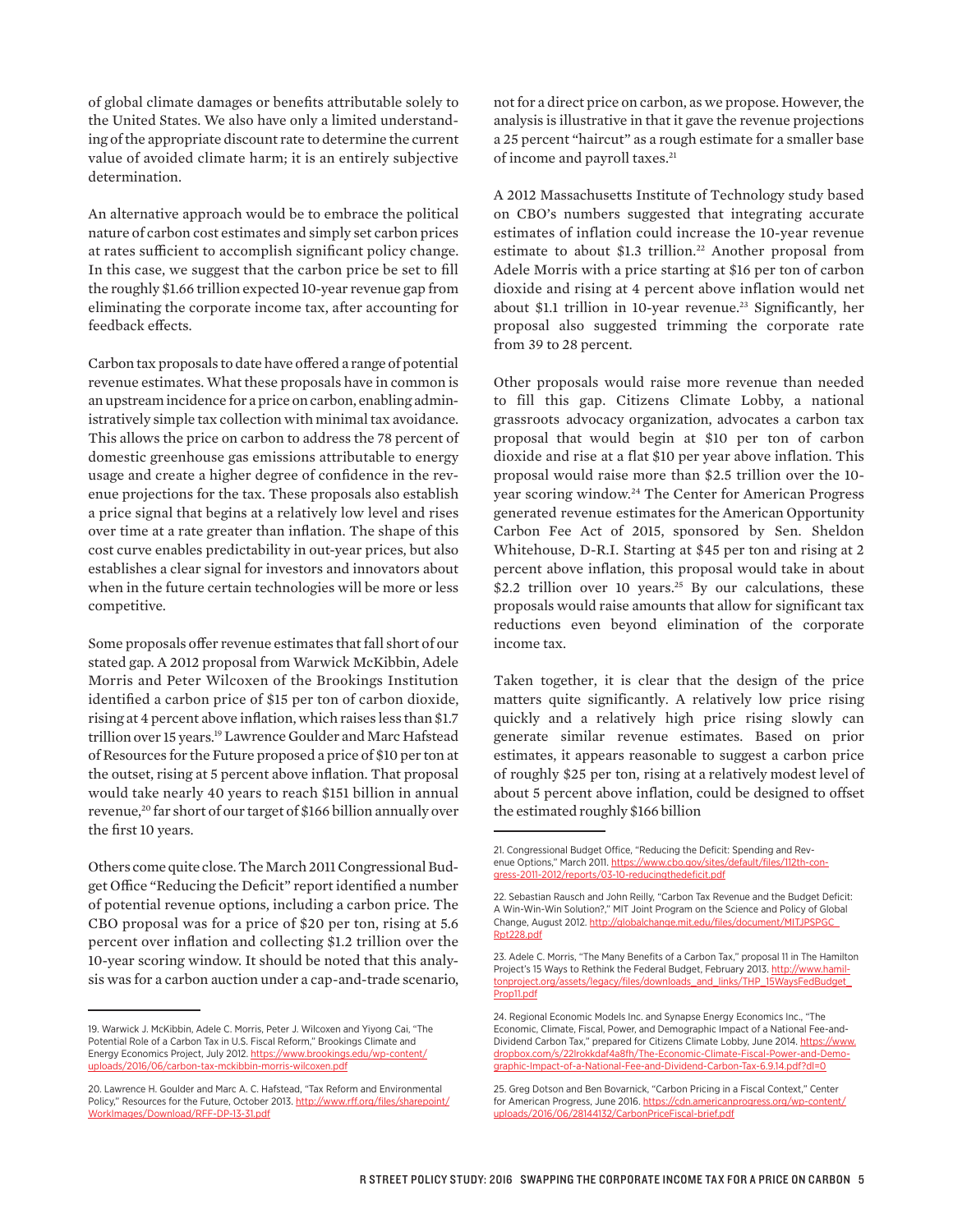annual revenue gap that would remain after repealing the corporate income tax.

## PRO-GROWTH DESIGN

Any tax that policymakers might impose should be designed mindfully. A well-designed carbon price is crucial to avoid the political manipulations of tax-avoidance lobbying, to build the justification for rollback of redundant environmental regulations and, crucially, to justify a border tax adjustment that would strengthen the policy and insulate domestic companies from "carbon dumping" by foreign competitors.

As mentioned previously, creating an upstream point of taxation is critical. A price on carbon should be imposed at those points for which internal accounting or external collections of state and federal excise taxes offer the greatest administrative simplicity. For coal, this would be at the mine mouth. For natural gas, it would be at the wellhead or processing plant. For petroleum products, it would be at the refinery rack. Upstream siting of this sort would serve to counter lobbying efforts to avoid the tax basis, ensuring the price is equitably distributed across the energy sector.

A successful price on carbon—one that accounts for all costs imposed by emissions—would render unnecessary the full suite of government policies that currently serve as proxies to reduce carbon emissions. First on the chopping block, of course, would be the Environmental Protection Agency's Clean Power Plan and all assorted regulations the EPA has issued to reduce carbon emissions from any source covered by the carbon price.

But there's much else to cut beyond EPA regulations. Special tax preferences that in the past have been justified by climate concerns—such as the investment and production tax credits for renewable energy—also would be eliminated. We could further eliminate grant programs for "clean" energy sources, even loan and loan guarantee programs. The Department of Energy Appliance and Equipment Standards Program, which has issued more than 40 individual efficiency standards for household and commercial appliances over the last seven years, should be terminated. Restrictions on fossil resource development also should be rolled back.

Axing federal policies designed to restrict carbon dioxide emissions from the energy sector as a whole would eliminate billions of dollars in compliance costs for industry and shrink the federal government's rulemaking and enforcement capabilities. Estimates of the price of carbon dioxide emissions eliminated through those existing policies range from \$0.17 to \$125.15 per ton.<sup>26</sup> With a simple unified carbon price, we

can scale back these policies and the accompanying costs to industry.

A remaining critical design feature is that the carbon tax must be adjustable at the border, imposed on imports and removed from exports. This is critical to maintain a strong domestic basis for the policy, capturing all energy and energy-intensive goods under the program and ensuring that the price signal is effective and durable. It is also crucially important for our energy-intensive industries that they be able to continue to trade in foreign markets that may have wildly different carbon policies, without suffering disadvantage.

### TAX SWAP SUMMARY

In this paper, we have elucidated a path to eliminate the corporate income tax outright and instead impose a direct price on carbon. This is a combination specifically designed to promote economic growth and strengthen domestic job creation. It requires conceding two points. First, the corporate income tax—politically popular though it may be—is paid by workers, customers and investors, not by companies themselves. Second, price signals and market forces will go further at lower cost to reduce greenhouse gas emissions in the energy economy.

It is no understatement to say that eliminating the burden of the corporate income tax would be a huge boon to job creation, income growth and investment. While most tax reform proposals suggest modest reductions in the corporate rate to better align it with the tax rates of OECD nations, outright elimination of the corporate income tax is a more radical approach that would establish the United States—with clear rule of law, a well-trained workforce and abundant intellectual and natural resources—as the ideal place to do business. High U.S. corporate taxes have fueled an exodus to lower-tax jurisdictions like Ireland and others. Eliminating the corporate income tax would reverse that exodus immediately.

This revenue-neutral swap must also be used to shrink the footprint of government in the energy sector. In the absence of congressional legislation to address greenhouse gas emissions, the executive branch and the states have proliferated a number of policies that take the place of a comprehensive national plan. We expect that a robust price on carbon at the federal level justifies not just rolling back redundant federal policies, but also would encourage states to abandon efforts to create a patchwork of carbon policies.

This would mean backing away from interstate carbon credit trading programs like the Regional Greenhouse Gas Initiative and iterative policies that mandate certain percentages of energy come from renewable sources. At a minimum, we expect that systems that trade in carbon credits will no longer be binding; the federal price on carbon will be more

<sup>26.</sup> Catrina Rorke, "A Carbon Bargain for Conservatives," R Street Institute, September 2016. <http://www.rstreet.org/policy-study/a-carbon-bargain-for-conservatives>